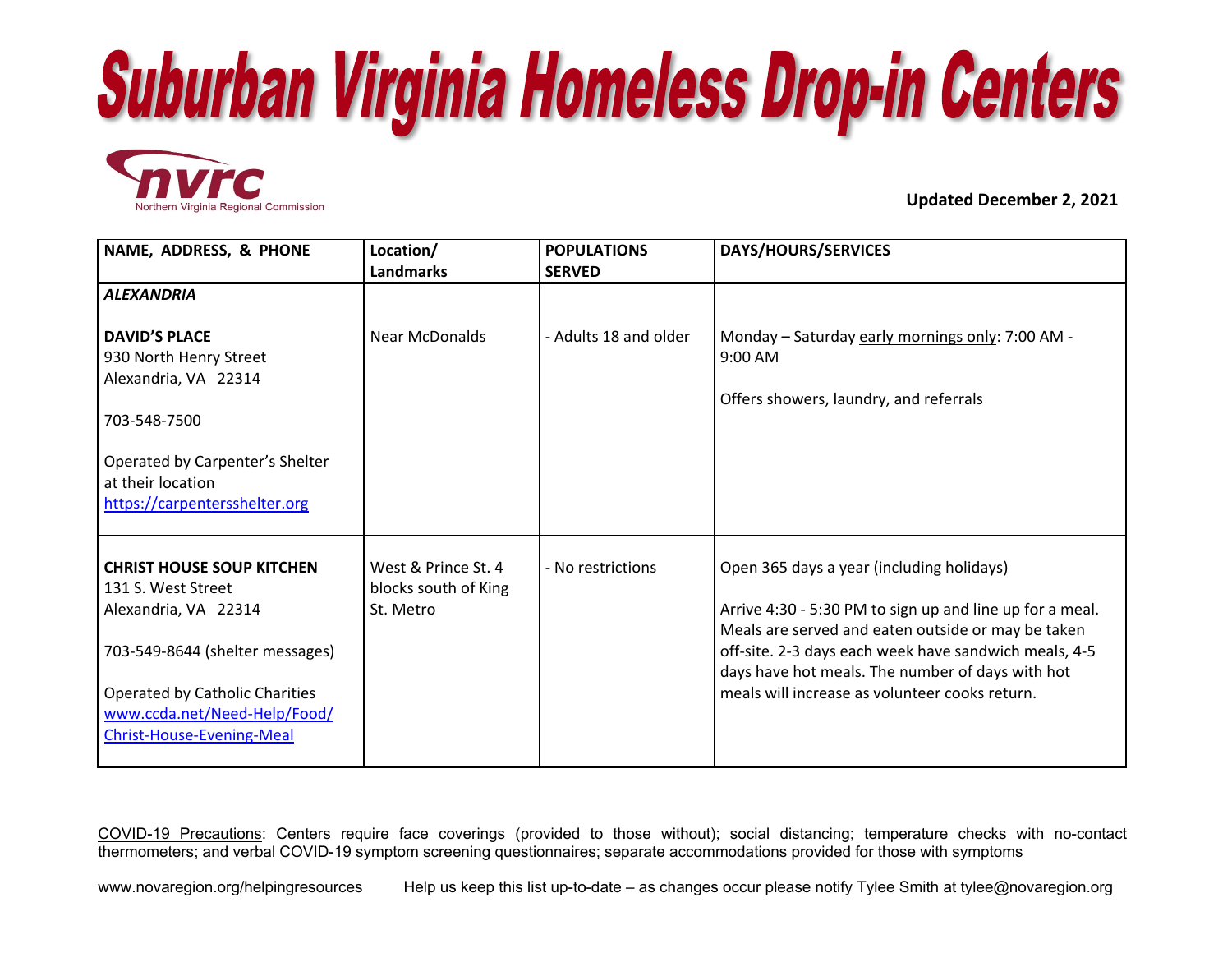| Location/               | <b>POPULATIONS</b>    | DAYS/HOURS/SERVICES                                       |
|-------------------------|-----------------------|-----------------------------------------------------------|
|                         |                       |                                                           |
|                         |                       |                                                           |
|                         |                       |                                                           |
| Located near the        | - Homeless adults 18  | Monday - Friday 9:00 AM $-$ 4:00 PM                       |
| <b>Courthouse Metro</b> | and older             |                                                           |
| stop.                   | - no children         | Offers meals, showers, and laundry facilities, as well as |
|                         |                       | case management, employment assistance, life skills       |
|                         |                       | training, benefit enrollment; mental health and           |
|                         |                       | substance abuse treatment, and medical care.              |
|                         |                       |                                                           |
|                         |                       |                                                           |
|                         |                       |                                                           |
|                         |                       |                                                           |
|                         |                       |                                                           |
| 1 block east of         | - Adults 18 and older | Monday - Friday 10 AM - 2 PM                              |
| S. Glebe Rd             | with mental health    |                                                           |
|                         | & substance use       | Offers certified peer support, lunch, computer skills,    |
| Enter through the       | disorders             | and support groups open to all in need.                   |
| side door.              | - Homeless            |                                                           |
|                         | - May limit the       |                                                           |
|                         |                       |                                                           |
|                         |                       |                                                           |
|                         |                       |                                                           |
|                         |                       |                                                           |
|                         |                       |                                                           |
|                         |                       |                                                           |
|                         | <b>Landmarks</b>      | <b>SERVED</b><br>number of guests<br>at any one time      |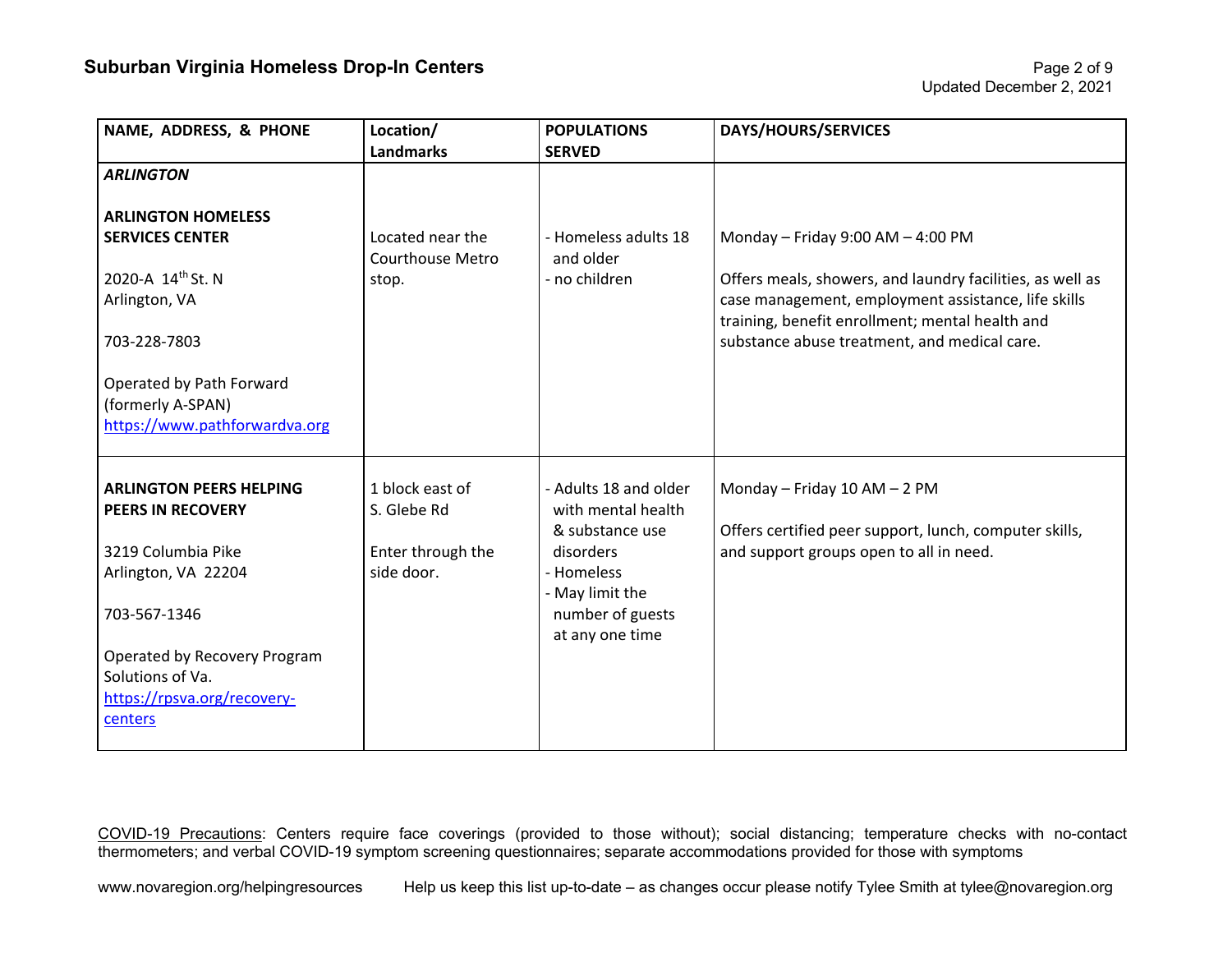| NAME, ADDRESS, & PHONE                                                                                                 | Location/<br><b>Landmarks</b>                                                | <b>POPULATIONS</b><br><b>SERVED</b>                | <b>DAYS/HOURS/SERVICES</b>                                                      |
|------------------------------------------------------------------------------------------------------------------------|------------------------------------------------------------------------------|----------------------------------------------------|---------------------------------------------------------------------------------|
| <b>ARLINGTON</b> (continued)                                                                                           |                                                                              |                                                    |                                                                                 |
| Day Program at Residential<br><b>Program Center (RPC)</b><br>1554 Columbia Pike<br>Arlington, VA 22204<br>703-228-0026 | Across from<br>Sheraton Hotel off<br>Columbia Pike and<br>S. Washington Blvd | - Homeless adults 18<br>and older<br>- no children | Monday - Friday $9:00$ am - 4:00pm;<br>Offers meals, showers, and mail services |
| Operated by New Hope Housing<br>https://www.newhopehousing.or<br>g                                                     |                                                                              |                                                    |                                                                                 |
| <b>CULPEPER</b>                                                                                                        |                                                                              |                                                    |                                                                                 |
| <b>MANNA MINISTRY</b><br>Culpeper Presbyterian Church<br>215 South Main Street<br>Culpeper, VA 22701                   | Curbside pickup<br>only from Locust St<br>entrance                           | - anyone in need                                   | Wednesday and Friday 11:00 AM to 12:30 PM<br>Provides bag lunches               |
| 540-718-3427 Information<br>540-825-8616 Church office                                                                 |                                                                              |                                                    |                                                                                 |
| www.culpeperpresbyterian.org/<br>manna                                                                                 |                                                                              |                                                    |                                                                                 |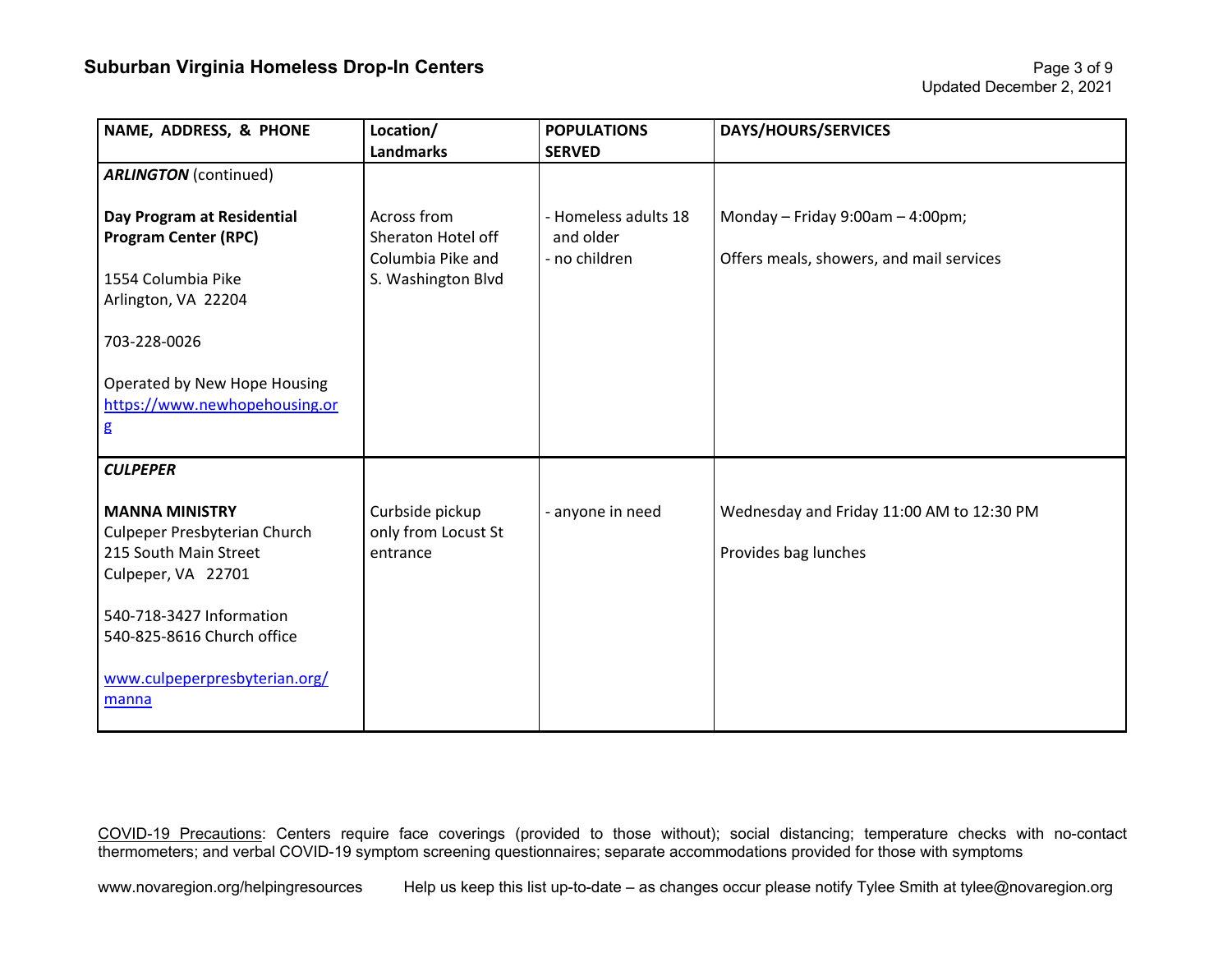| NAME, ADDRESS, & PHONE                                                                                           | Location/<br><b>Landmarks</b>                                | <b>POPULATIONS</b><br><b>SERVED</b>                                                       | <b>DAYS/HOURS/SERVICES</b>                                                                                                                                                                                                                        |
|------------------------------------------------------------------------------------------------------------------|--------------------------------------------------------------|-------------------------------------------------------------------------------------------|---------------------------------------------------------------------------------------------------------------------------------------------------------------------------------------------------------------------------------------------------|
| <b>FAIRFAX</b>                                                                                                   |                                                              |                                                                                           |                                                                                                                                                                                                                                                   |
| <b>CONSUMER WELLNESS CENTER</b><br>7611 Little River Tnpk., Ste. E-100<br>Annandale, VA 22003<br>703-531-4650    | Just inside the<br>Beltway, across<br>from McDonald's        | - Adults 18 and older<br>with mental health<br>& substance use<br>disorders<br>- Homeless | Monday - Thursday 10 AM-4PM<br>Offers certified peer support, lunch, computer skills,<br>one in-person support group each week and daily<br>virtual support groups open to all in need. Music group<br>meets 11 AM Mondays; art group meets 11 AM |
| Operated by Recovery Program<br>Solutions of Va.<br>https://rpsva.org/recovery-<br>centers                       |                                                              |                                                                                           | Tuesdays, and a women's group meets Tuesdays at 1<br>PM.                                                                                                                                                                                          |
| <b>EMBRY RUCKER COMMUNITY</b><br><b>SHELTER (ERCS)</b><br>11975 Bowman Towne Drive<br>Reston, VA<br>703-437-1975 | Near Reston<br>Regional Library<br>and Reston Town<br>Center | - Adults 18 and older                                                                     | Tuesday and Thursday 10:00 AM-1:00 PM<br>Saturday and Sunday 7:00 AM-10:00 AM<br>Showers, laundry, breakfast, and, on Tuesday and<br>Thursday hot lunch                                                                                           |
| Operated by Cornerstones<br>www.cornerstonesva.org                                                               |                                                              |                                                                                           |                                                                                                                                                                                                                                                   |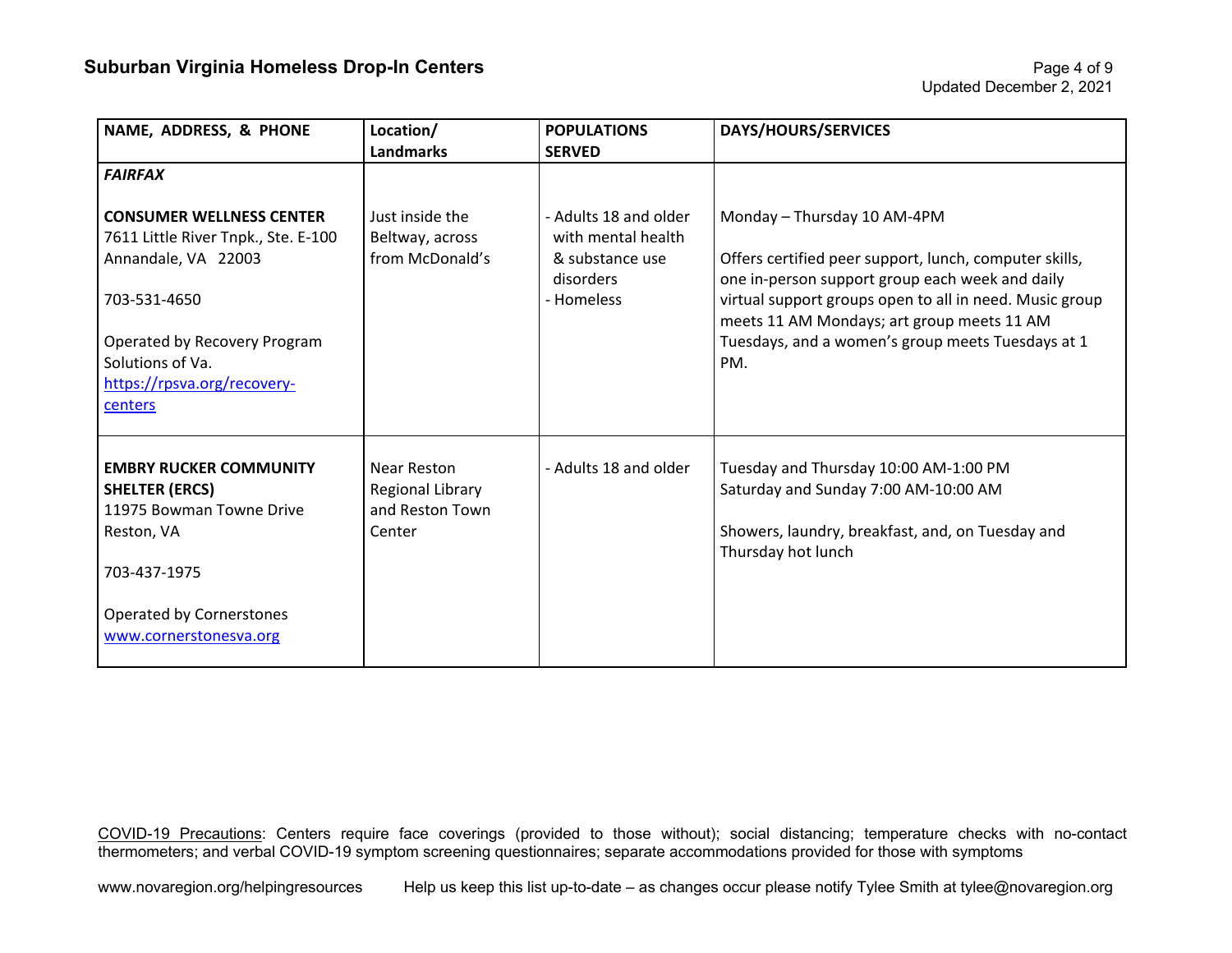| NAME, ADDRESS, & PHONE        | Location/              | <b>POPULATIONS</b>    | <b>DAYS/HOURS/SERVICES</b>                             |
|-------------------------------|------------------------|-----------------------|--------------------------------------------------------|
|                               | <b>Landmarks</b>       | <b>SERVED</b>         |                                                        |
| <b>FAIRFAX</b> (continued)    |                        |                       |                                                        |
|                               |                        |                       |                                                        |
| <b>GARTLAN DROP-IN CENTER</b> |                        |                       |                                                        |
| (In multipurpose room)        | 1 block south of       | - Adults 18 and older | Tuesday 12 noon-4:00 PM                                |
| 8119 Holland Road             | Inova Mt. Vernon       | - Homeless and not    | Friday 8:00 AM-12 noon                                 |
| Alexandria, VA                | Hospital in the old    | in a shelter          |                                                        |
|                               | Mt. Vernon Mental      |                       | Offers snacks, showers, PO box, laundry, clothing, and |
| 703-360-6910                  | Health Center, now     |                       | referrals to many services. Encourages individuals to  |
|                               | named the Gartlan      |                       | seek mental health and substance abuse counseling,     |
| Operated by PATH - Project to | Center                 |                       | and health care.                                       |
| <b>Assist Transition from</b> |                        |                       |                                                        |
| <b>Homelessness</b>           |                        |                       |                                                        |
|                               |                        |                       |                                                        |
|                               |                        |                       |                                                        |
| <b>LAMB CENTER</b>            | West of Fairfax Circle | - Must be homeless    | Monday-Friday 8 AM - 1 PM if vaccinated                |
| 3160 Campbell Dr.             | in Fairfax City, 2nd   | - Adults 18 and older | Monday- Friday 1 - 3 PM if not vaccinated              |
| Fairfax, VA 22031             | road on right (north)  |                       | Saturday 8 -10:30 AM if vaccinated                     |
|                               | off Rt. 50             |                       | Saturday 8 AM-12:30 PM if not vaccinated               |
| 703-691-3178                  |                        |                       |                                                        |
|                               |                        |                       | Offers meals, showers, laundry drop off or pick up,    |
| www.thelambcenter.org         |                        |                       | telephone message and mail service, clothing, support  |
|                               |                        |                       | groups, and case management counseling.                |
|                               |                        |                       |                                                        |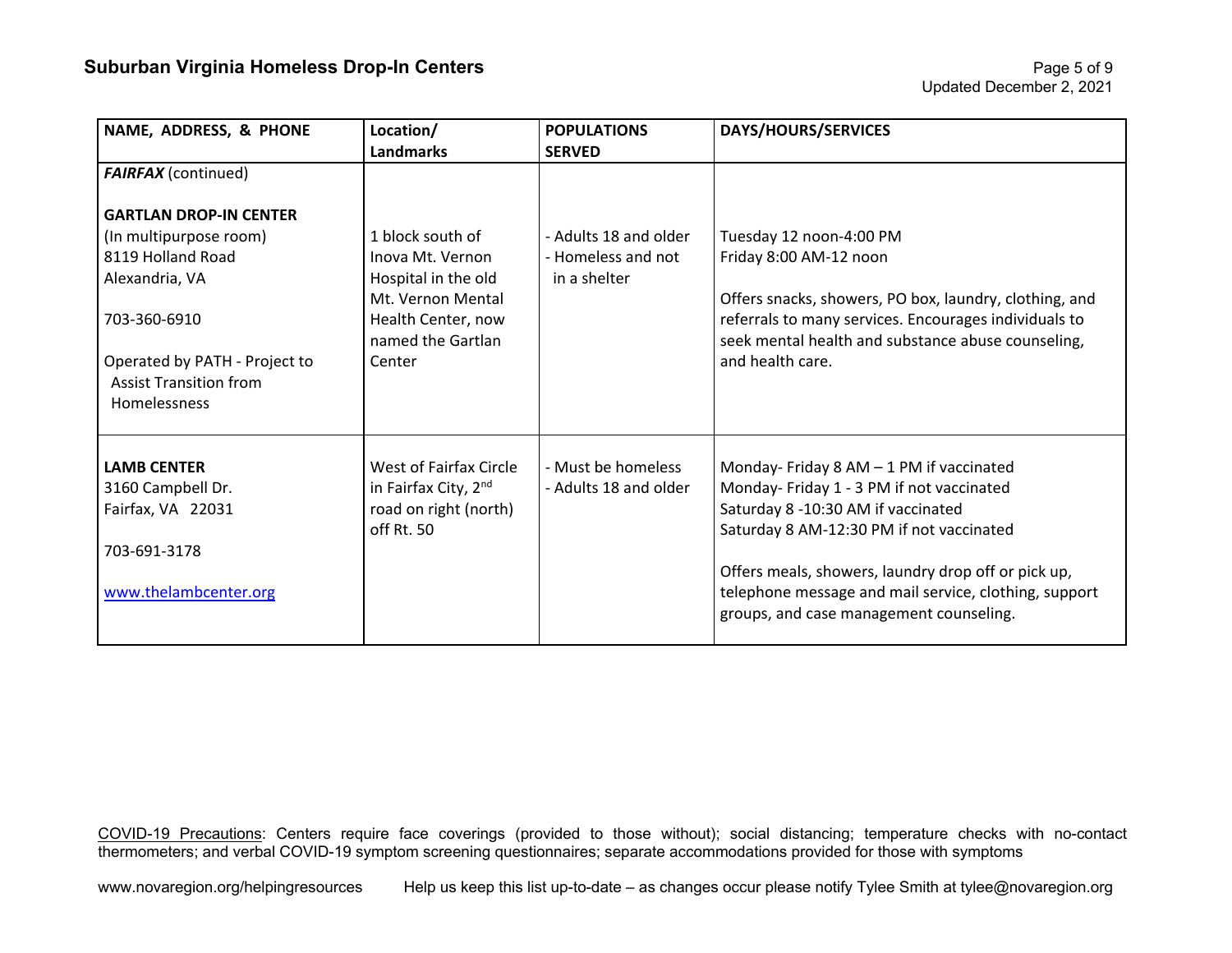| NAME, ADDRESS, & PHONE                                                                                                                                                                                                                                                                                 | Location/<br><b>Landmarks</b>                                                                                                              | <b>POPULATIONS</b><br><b>SERVED</b>                                                       | <b>DAYS/HOURS/SERVICES</b>                                                                                                                                                                                                                          |
|--------------------------------------------------------------------------------------------------------------------------------------------------------------------------------------------------------------------------------------------------------------------------------------------------------|--------------------------------------------------------------------------------------------------------------------------------------------|-------------------------------------------------------------------------------------------|-----------------------------------------------------------------------------------------------------------------------------------------------------------------------------------------------------------------------------------------------------|
| <b>FAIRFAX</b> (continued)                                                                                                                                                                                                                                                                             |                                                                                                                                            |                                                                                           |                                                                                                                                                                                                                                                     |
|                                                                                                                                                                                                                                                                                                        |                                                                                                                                            |                                                                                           |                                                                                                                                                                                                                                                     |
| <b>MERRIFIELD PEER RESOURCE</b><br><b>CENTER</b><br>8221 Willow Oaks Corporate Dr.<br>Suite 1-105<br>Fairfax, VA 22031<br>703-559-3100<br>703-817-6124 Warm Line Support<br>4 PM - 11 PM Mon. - Thursday<br>Operated by Recovery Program<br>Solutions of Va.<br>https://rpsva.org/recovery-<br>centers | Located in the<br>Fairfax-Falls Church<br>CSB building. Take<br>495 Beltway exit for<br>Rt. 50 West, then<br>first left on Williams<br>Dr. | - Adults 18 and older<br>with mental health<br>& substance use<br>disorders<br>- Homeless | Monday-Friday 10 AM - 4 PM<br>Offers certified peer support, snacks, clothing closet,<br>telephone access, computer skills, employment<br>assistance, in-person and virtual support groups open<br>to all in need. Limited capacity. Call ahead.    |
| <b>RESTON WELLNESS CENTER</b><br>1850 Cameron Glen Drive, Ste. 200<br>Reston, VA 20190<br>703-481-4171<br>703-817-6124 Warm Line Support<br>4 PM - 11 PM Mon. - Thursday<br>Operated by Recovery Program<br>Solutions of Va.<br>https://rpsva.org/recovery-<br>centers                                 | Located in the<br><b>Fairfax County</b><br>North County<br><b>Human Services</b><br>Center                                                 | - Adults 18 and older<br>with mental health<br>& substance use<br>disorders<br>- Homeless | Monday- Friday 9 AM - 2:30PM<br>Offers certified peer support; breakfast, hot lunch and<br>snacks; coats; computer skills; employment assistance;<br>and in-person and virtual support groups open to all in<br>need. Limited capacity. Call ahead. |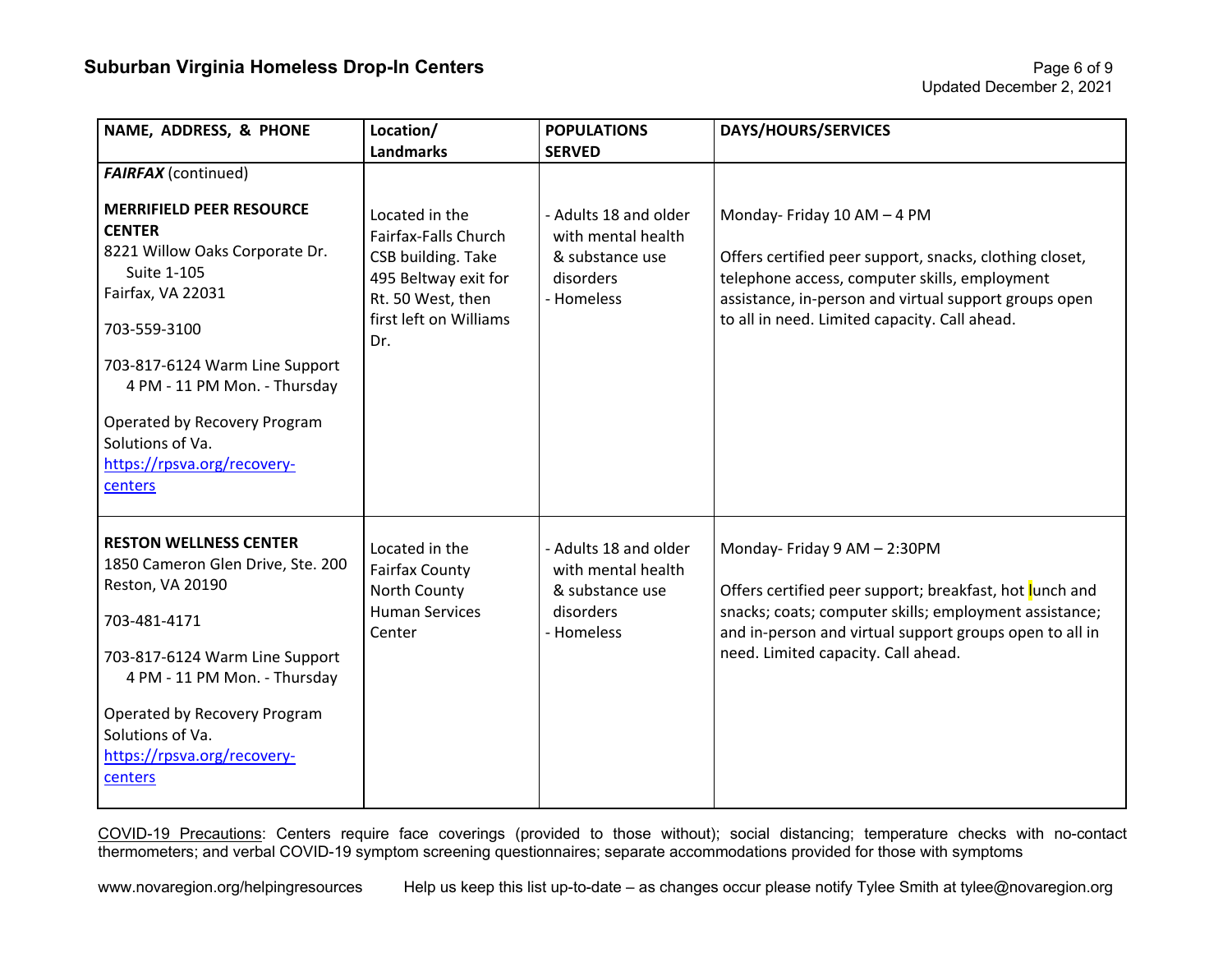| NAME, ADDRESS, & PHONE                                                                                                                                                                                                                 | Location/<br><b>Landmarks</b>                                                         | <b>POPULATIONS</b><br><b>SERVED</b>                                                                                                                 | <b>DAYS/HOURS/SERVICES</b>                                                                                                                                                                                                                                                                                                                                                      |
|----------------------------------------------------------------------------------------------------------------------------------------------------------------------------------------------------------------------------------------|---------------------------------------------------------------------------------------|-----------------------------------------------------------------------------------------------------------------------------------------------------|---------------------------------------------------------------------------------------------------------------------------------------------------------------------------------------------------------------------------------------------------------------------------------------------------------------------------------------------------------------------------------|
| <b>FAIRFAX</b> (continued)                                                                                                                                                                                                             |                                                                                       |                                                                                                                                                     |                                                                                                                                                                                                                                                                                                                                                                                 |
| THE ROCK (Rt. 1 Community<br>Closed<br>Kitchen)                                                                                                                                                                                        |                                                                                       |                                                                                                                                                     |                                                                                                                                                                                                                                                                                                                                                                                 |
| <b>SAFE HAVEN</b><br>6165 Leesburg Pike<br>Falls Church, VA 22044-2398<br>703-532-8220<br>Email: safehaven@fccfc.org                                                                                                                   | 1 <sup>st</sup> Christian Church<br>(between 7 Corners<br>and Bailey's<br>Crossroads) | - Homeless and<br>others lacking<br>sufficient food                                                                                                 | Thursday $12:00$ noon $-1$ PM<br>Drop-in Center is closed until further notice. Use the<br>back parking lot to pick up a bag with breakfast and<br>lunch; occasionally offers groceries, coats, etc. as<br>donated by community service groups.                                                                                                                                 |
| <b>SOUTH COUNTY RECOVERY &amp;</b><br><b>DROP-IN CENTER (SCRDIC)</b><br>8794-S Sacramento Drive,<br>Alexandria, VA 22309<br>703-341-6890<br>Operated by Recovery Program<br>Solutions of Va.<br>https://rpsva.org/recovery-<br>centers | Off Rt. 1 at Woodlawn<br><b>Shopping Center</b>                                       | - Adults 18 and older<br>with mental health<br>& substance use<br>disorders<br>- Homeless<br>- May limit the<br>number of guests at<br>any one time | Monday & Friday 3 PM-7 PM;<br>Saturday & Sunday 12 noon-7 PM<br>Offers certified peer support, snacks, computer lab,<br>telephone access, employment assistance, in-person<br>and virtual support groups open to all in need. Also<br>offers showers, laundry, donated clothing. Hot lunch<br>Mon. & Fri., hot dinner at 5 PM weekends, and brunch<br>on Sundays are available. |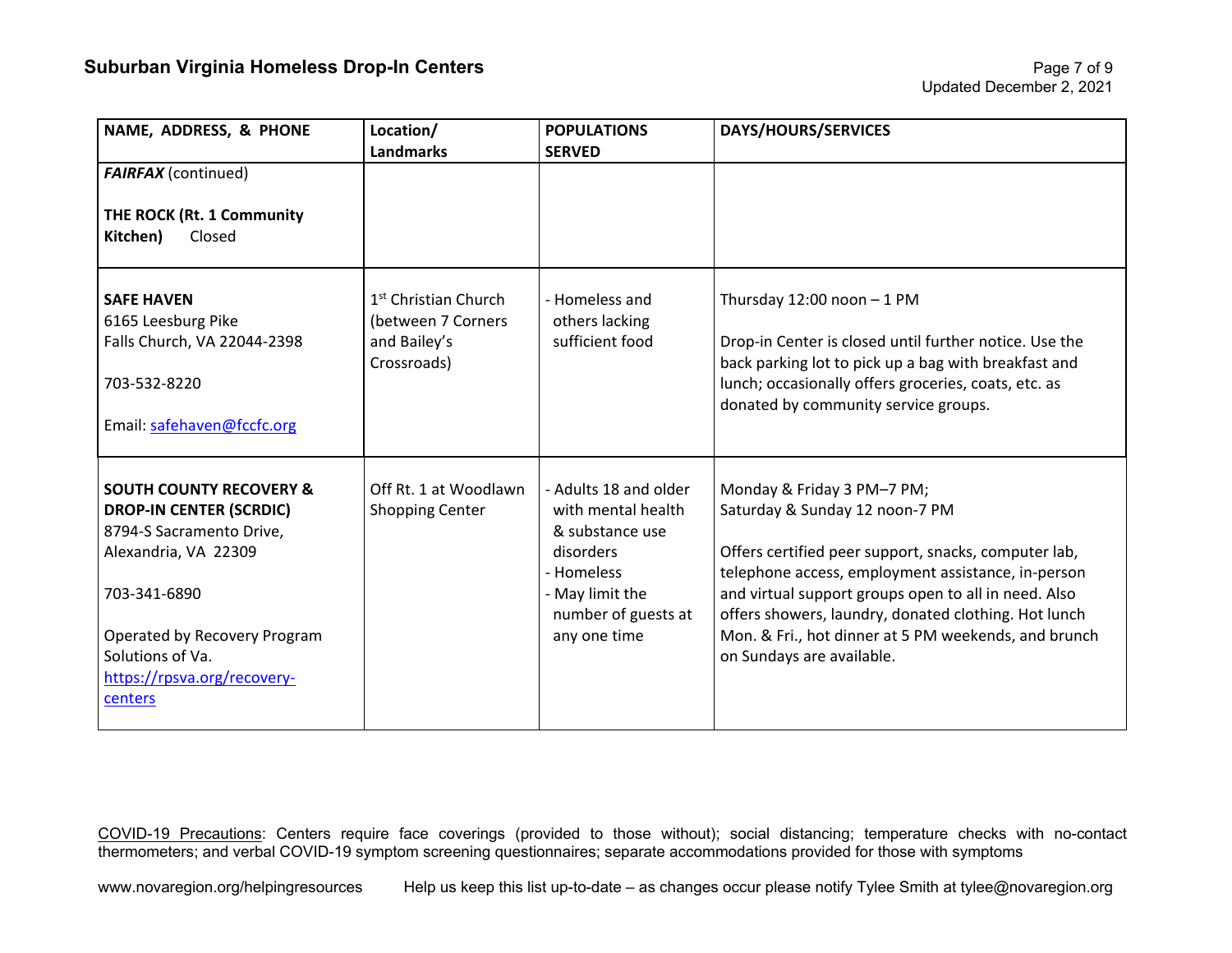## **Suburban Virginia Homeless Drop-In Centers Page 8 of 9 and 2011 12:30 Page 8 of 9 and 2012**

| NAME, ADDRESS, & PHONE                                                                                                                                                                          | Location/<br><b>Landmarks</b> | <b>POPULATIONS</b><br><b>SERVED</b>                                               | <b>DAYS/HOURS/SERVICES</b>                                                                                                                                                                                |
|-------------------------------------------------------------------------------------------------------------------------------------------------------------------------------------------------|-------------------------------|-----------------------------------------------------------------------------------|-----------------------------------------------------------------------------------------------------------------------------------------------------------------------------------------------------------|
| <b>FAIRFAX</b> (continued)                                                                                                                                                                      |                               |                                                                                   |                                                                                                                                                                                                           |
| <b>Fairfax County Coordinated Services Planning (CSP)</b>                                                                                                                                       |                               | - All callers                                                                     | Social Workers refer to drop-in centers, meal sites,<br>shelters, and other services                                                                                                                      |
| 703-222-0880 weekdays 8:00 AM-4:30 PM                                                                                                                                                           |                               |                                                                                   |                                                                                                                                                                                                           |
| www.fairfaxcounty.gov/neighborhood-community-<br>services/coordinated-services-planning                                                                                                         |                               |                                                                                   |                                                                                                                                                                                                           |
| <b>FREDERICKSBURG</b><br>(includes counties of Caroline,<br>King George, Spotsylvania and<br>Stafford)<br><b>Micah Hospitality Center</b><br>1013 Princess Anne St.<br>Fredericksburg, VA 22401 | Downtown<br>Fredericksburg    | - call Regional<br>Homeless Helpline<br>540-358-5801<br>(24/7)<br>- Men and women | Monday, Wednesday, & Friday 10 AM-2 PM<br>Offers bag lunch, showers, use of phones, mail pick-up,<br>emergency food and clothing; assistance with<br>access/referrals to SSI/SSDI services; and to mental |
| 540-479-4116                                                                                                                                                                                    |                               | 18 and older<br>- 10 guests at a time                                             | health case management and social services                                                                                                                                                                |
| www.micahfredericksburg.org/mi<br>nistries/hospitality-center-2                                                                                                                                 |                               |                                                                                   |                                                                                                                                                                                                           |

COVID-19 Precautions: Centers require face coverings (provided to those without); social distancing; temperature checks with no-contact thermometers; and verbal COVID-19 symptom screening questionnaires; separate accommodations provided for those with symptoms